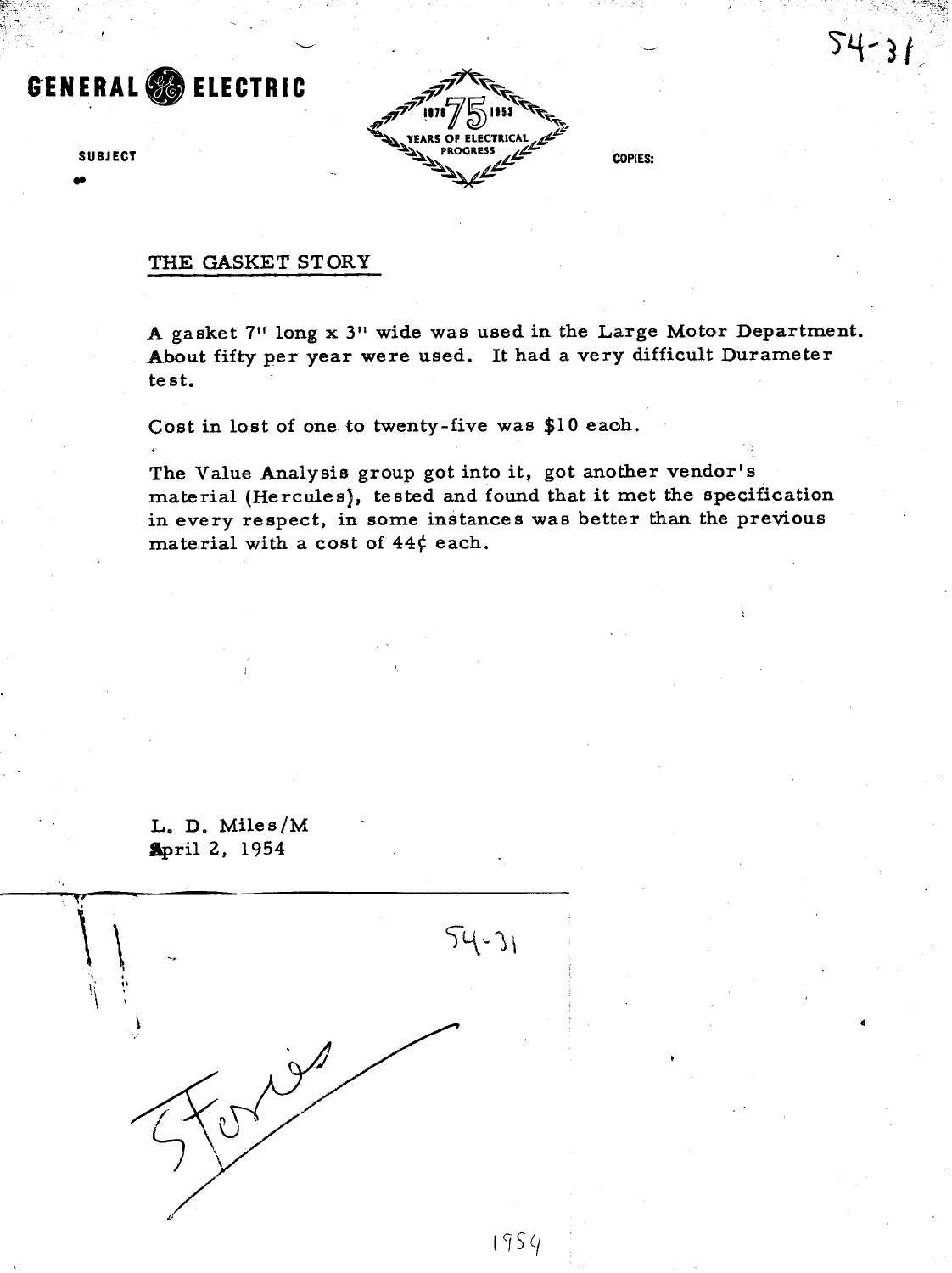Schenectady, May 13, 1954

# **Mr. R. E. Fountain DEPARTMENT**

The DuPont Company has a person whose name I believe is Wharton, who became very **much** concerned about the large amount of clerical cost of "penny accounting."

Apparantly in **him area** of DuPont he droppd the pennies entirely. There ia no place for them on **the** ledger, no provision for them **on the** machiaer. There **can be** no "penny accounting." If an invoice calls for a cent or more over even dollars, it is paid in the next highest dollar. For exan~ple, **am** invoice **for** \$1.01 **would be**  paid **at \$2.** 

**Csmfilandrsr Blrcltmul rdd** that Mr. Wharton ir **on** record that the operation saves a million dollars a year by this  $elimination of non-productive electrical work.$ 

ం తన విజే

L. D. Miles/M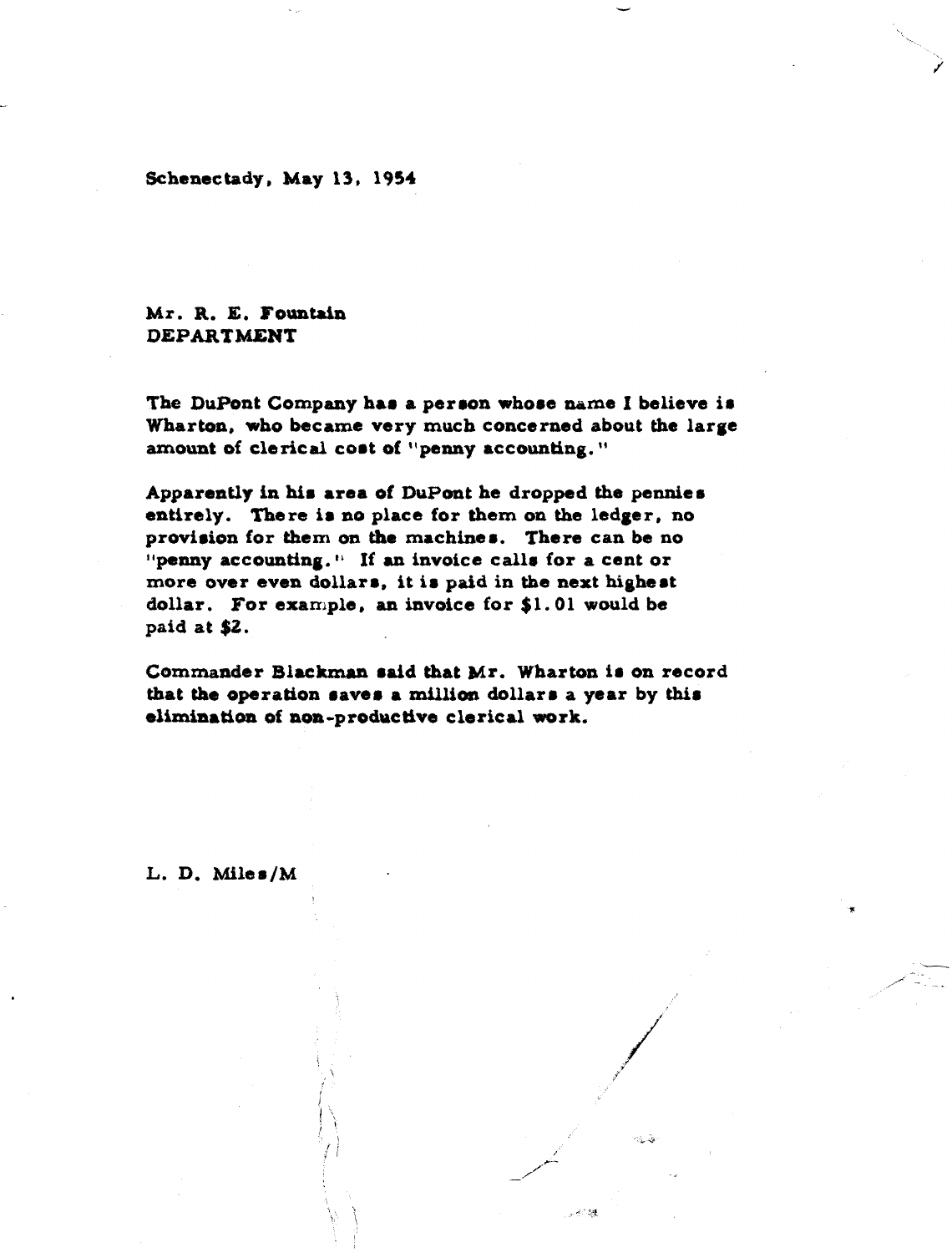**GENERAL** @ **ELECTRIC** 

-

**0 SUBJECT** 



**COPIES:** 

**VALUE ANALYSIS STORIES** 

**One of the chief life -'shorteners is exasperation.** 

**"What is the difference between irritation, exasperation, and anger** - **-is Morris there** - **-this is Morris. 'I**   $\frac{1}{2}$  we use  $\frac{1}{2}$   $\frac{1}{2}$   $\frac{1}{2}$   $\frac{1}{2}$   $\frac{1}{2}$   $\frac{1}{2}$   $\frac{1}{2}$   $\frac{1}{2}$   $\frac{1}{2}$   $\frac{1}{2}$   $\frac{1}{2}$   $\frac{1}{2}$   $\frac{1}{2}$   $\frac{1}{2}$   $\frac{1}{2}$   $\frac{1}{2}$   $\frac{1}{2}$   $\frac{1}{2}$   $\frac{1}{2}$   $\frac{1}{2}$   $\frac{$ 

**''No souls saved after twenty minutes.** "

**--"I have accumulated some prejudices which I would like to share with you.** 

**L. D. Miles/M May 12, 1954**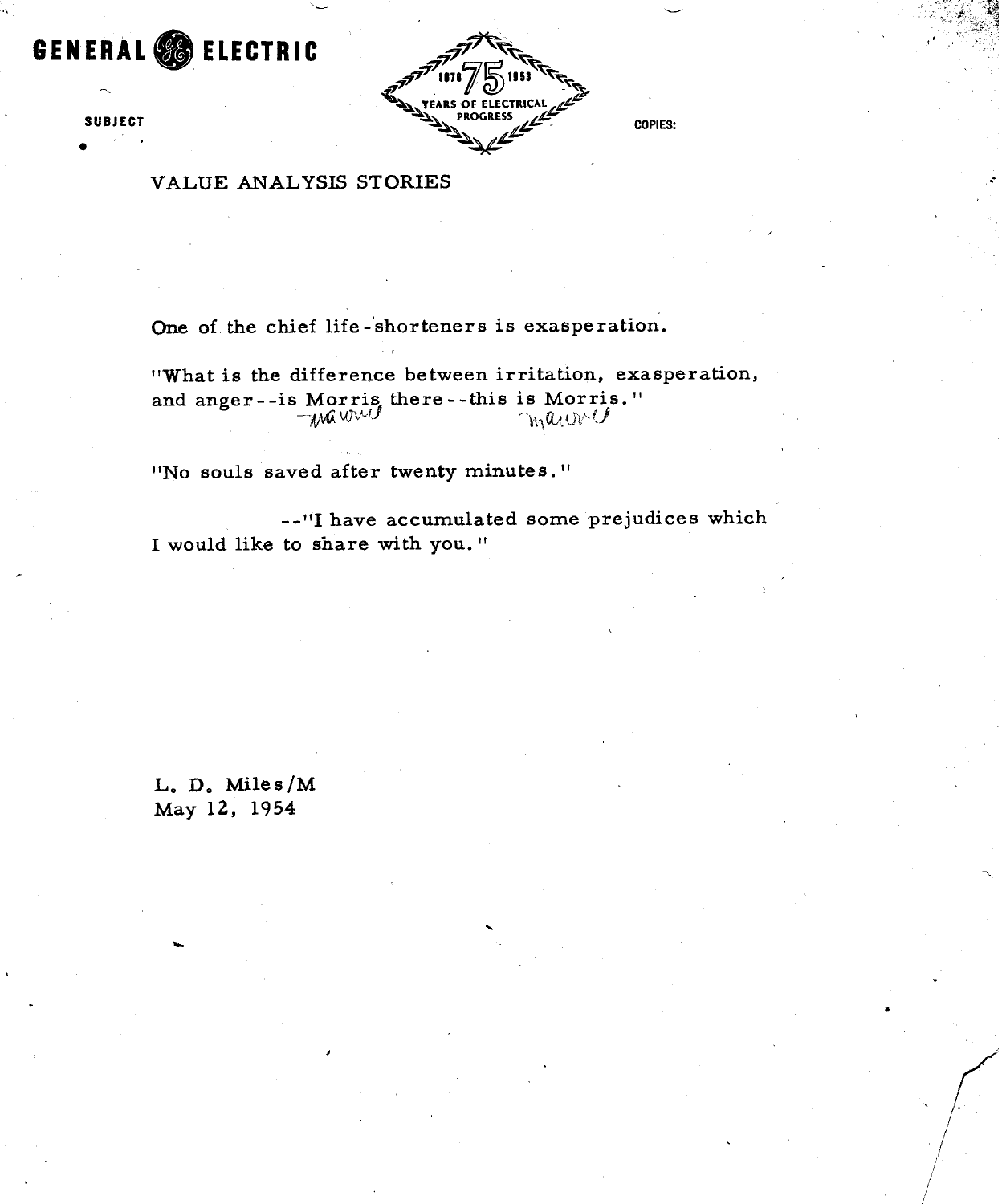### VALUE ANALYSIS STORIES

Two lions--ate the man who made coffee for the coffee break.

In battleships can drop the bulkheads to blank out yesterday.

Can't do anything about tomorrow, only about today.

Seventy-eight year old man lived in poverty, had \$40,000 in the bank--saving for his old age. Took him to hospital, gave him a bath, and he died.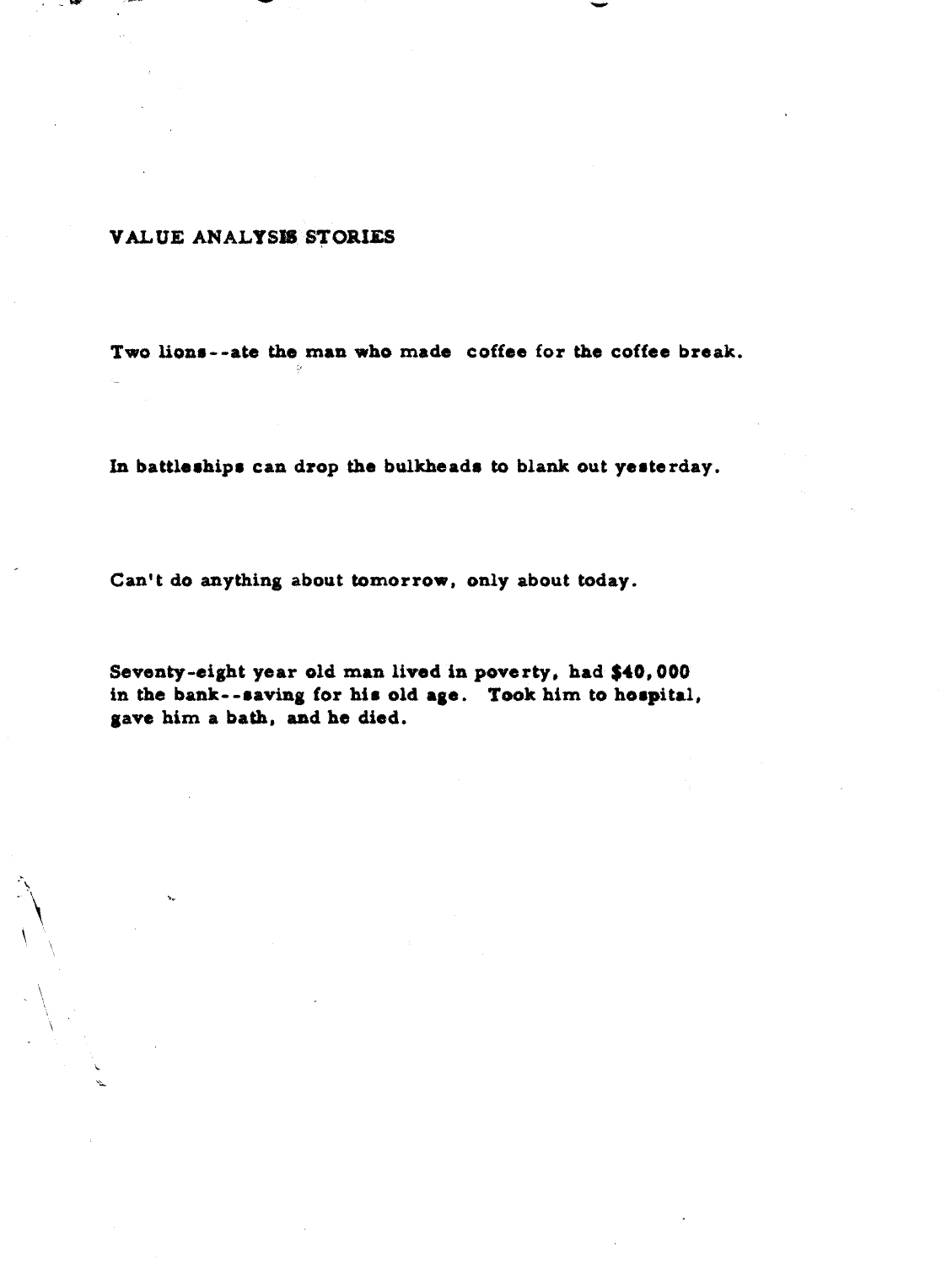## **VALUE ANALYSIS STORIES**

"We never adequately understood this planet until men were able to use a telescope and look away at a distance at the other planets."

"Salt (Value Analysis) is what spoils the potatoes--if it is left out (is what spoils the Purchasing if it is left out.)

Can also be used with techniques, etc.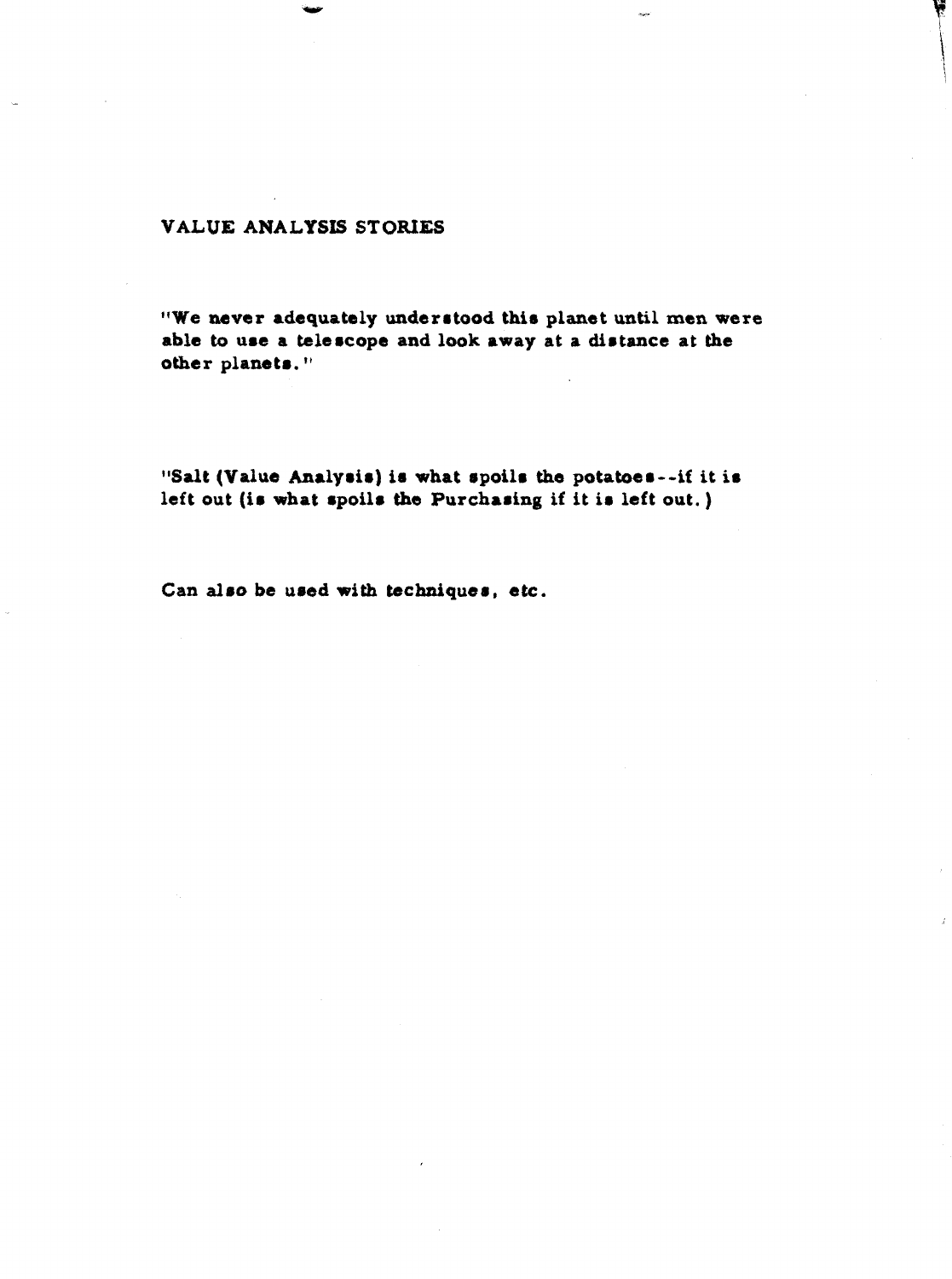Nearly five years after the first airplane flight at Kitty Hawk the Wrights flew there again-and it was still news to most pcople

#### THEY WOULDR'T BELIEVE THAT THE WRIGHTS HAD FLOWN

ý

#### Condensed from Harper's Magazine

Fred C. Kelly

When Wilbur and Orville Wright returned from Kitty Hawk, N.C., to their home in Dayton, Ohio, after their historic feat on December 17, 1903, of becoming the first men to fly in a heavier-than-air machine, there were no brass bands or receptions in their honor. In fact, their neighbors thought that if the thing had been done at all it must have been an accident due to unusual ly powerful winds - just a stunt not **l** ikely to happen again - and when acquaintances met the inventors they made no reference to the *reported flight* because it was embarrassing to discuss anything so preposterous.

Not a word about the feat of December 17 had appeared in the Dayton Journal next morning. Six or seven papers in the country had carried a fantastic story but nearly everyone in the United States disbelieved in the reports about flying with a machine heavier than air. Had not leading scientists - among them Simon Newcomb, famous astronomer and mathematician - already explained with unassailable logic that the thing was impossible? Naturally no editor who knew a thing couldn't be done would permit his paper to *record the fa.ct that it had been done by two obscure bicycle repairnien who hadn't even*  been to college.

In April 1904 the Wrights began to carry on practice flights in a cow. pasture on a farm near their Dayton home. Though these experiments were the big scientific news of the century, almost nothing was ever said about them m by the newspapers, not even by those in Dayton. *This was not because the Urifhts were secretive.* They could hard ly have kept secret what they were doing in that open field, for there was an interurban car line and **a** public highway on one side of it and a railroad on another.

Recently **i** talked with genial Dan Kumler, who was city editor of James **M.** Coxls Daily News in Dayton during those years.

*I?hile the Wright brothers were skimming around over an Ohio pasture in thei flying machine, a young newspaperman was working in Xenia, 10 miles away. He heard that the Wrights had flown, but like other bright young reporters of the time didn't bother to investigate such nonsense. His name was Fred C. Kelly. Mr. delly began as a reporter at* 14, *worked on various Ohio papers. In* 1910 *he*  went to Washington and started the capital's first daily syndicated column. Then he began to write for magazines and had been busy at it ever since. He *lives on a 600-acre fnrm near Penisula, Ohio, where he has Planted* 156,000 *pines, probably the largest brivate filanting in the state.* 

> - *Cobyright 19~0, Harper 6 Brothers,* 49 *E.* **33** *St..* **A'. Y.C.**  *(Hari)er'~, August, '401*

> > *Reprinted from "The Reader's Digest"* February 1941

æ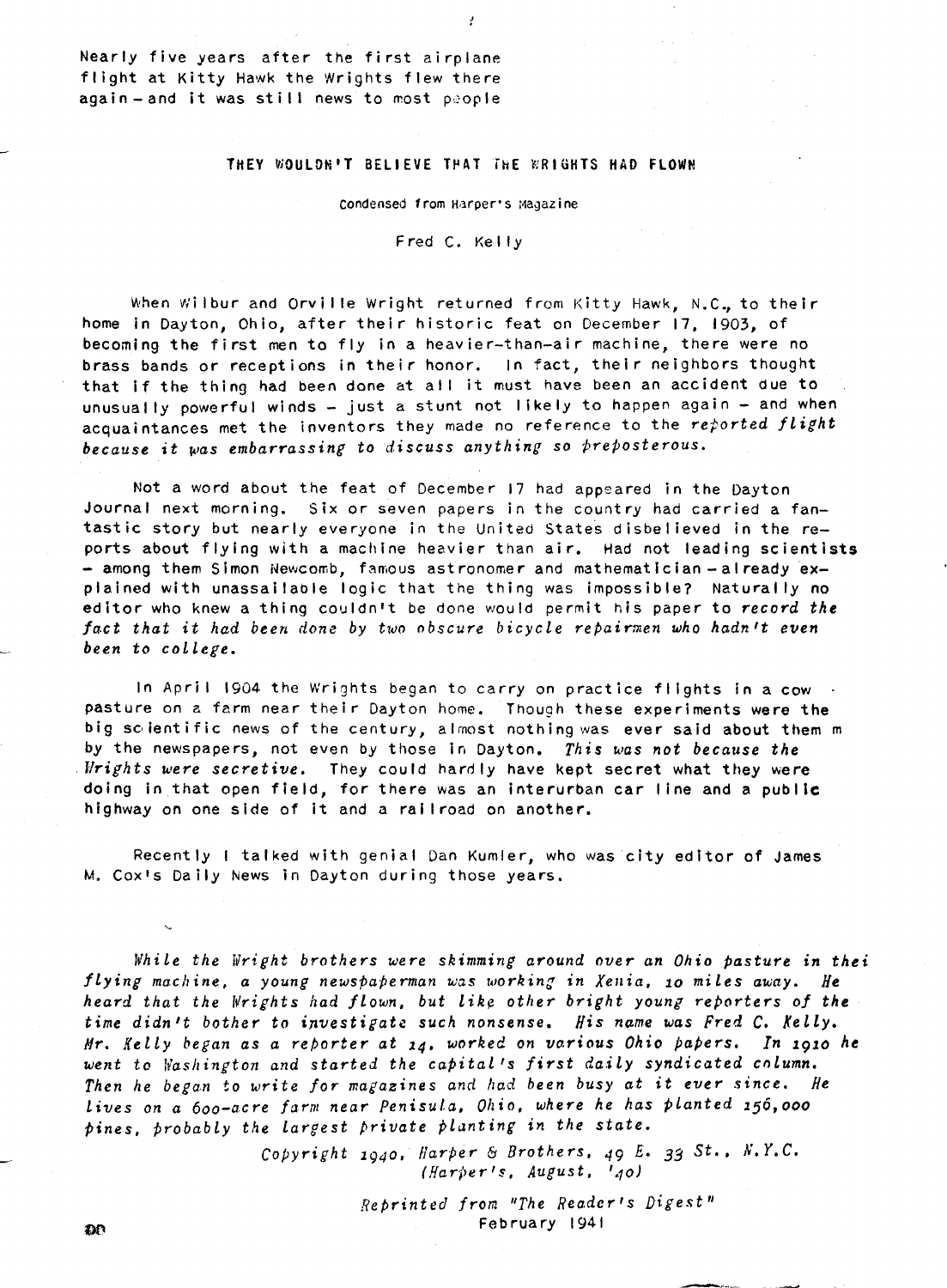"People who had passed the pasture on interurban cars used to come to our office," Kumler recalled, "to inquire why there was nothing in the papers about the flights. Such callers got 'to be a nuisance."

"Why wasn't there anything in the paper?" I asked.

 $E$ "We just didn't believe it," confessed *Kumler*, grinning.

One fact that kept the flights relatively inconspicuous was that much of the time they were within I0 or I5 feet of the ground. At first, the inventors made only short straightway hops, as at Kitty Hawk. They spent most of 1904 and 1905 learning to steer the plane, to make circular flights and to achieve distance. In October 1905 Orville flew about 20 miles and two days later Wilbur flew 24 1/5 mile3.

Yet the miracle of flight still failed to attract much attention. One day several rural school children told Luther Beard, then managing editor of the Dayton Journal, that they had seen the Wrights fly around the pasture for fully five minutes. Beard, meeting Orville wright on the interurban that afterncon, asked if it were true. Oh, yes, Orville admitted, they often did that.

Evidently then the story didn't amount to anything after all  $-$  Orville himself didn't seem to think it was unusual or important. The Wrights circling a pasture was pretty good for two local boys, but hardly a thing to take up<br>space in the paper. However, Beard said to Orville, "We**ll, if you ever do** space in the paper. However, Beard said to Orville, "Well, if you ever do something unusual be sure to let us know."

Though hundreds of people by now had actually seen the Wrights in the air, the vast majority throughout the country, including even scientists and editors, simply didn't believe a heavier-than-air flying machine had even left the ground by its own power.

Still another group of people, who might have been expected to be curious about the subject, were more annoyed than interested. These were in the United States War Department.

The Wrights patriotically wished to offer their government a world monopoly on their patents. They thought that the airplane might be useful for scouting in war. This belief was supported when foreign governments, especially<br>the French, began flirtations with them. Accordingly they wrote to the Secretary of War, giving the U.S. first opportunity to control all rights in their invention.

The war Department evidently regarded the letter simply as something for "their crank file." A reply, sounding like a form letter, was signed by a major general of the General Staff. It said "the Board of Ordnance found it necessary to decline to make allotments for the experimental development of devices for mechanical flight."

(At no time had the wrights even remotely implied that they sought any allotment.) Another letter received late in 1905 from the Ordnance Department said that the Board did not care to take any action "until a machine is produced which by actual operation is shown to be able to produce horizontal

**DD** 

-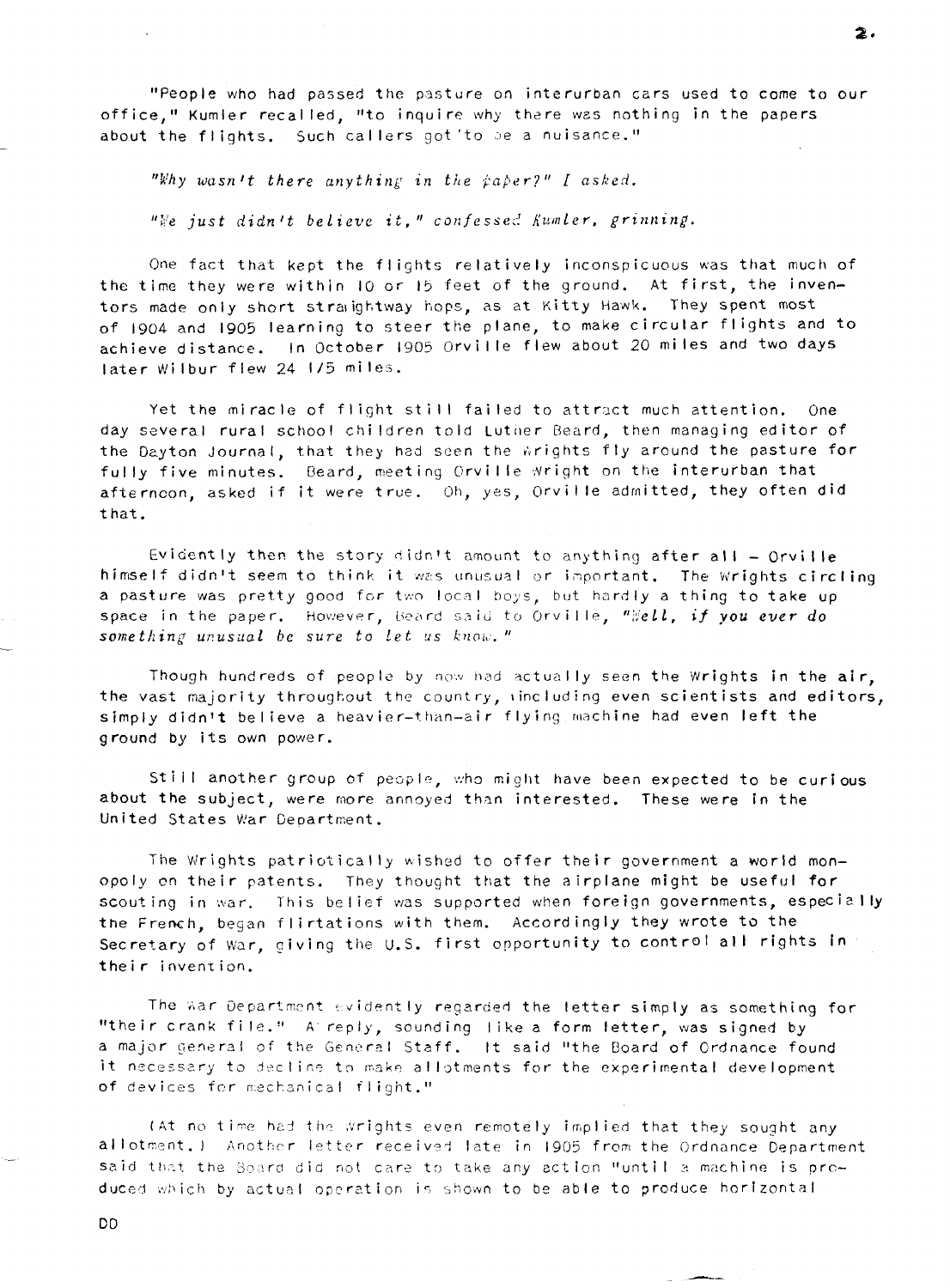flight and to carry an operator,"

(The Wrights had been flying such a machine since December 1903.)

3.

A member of the Cabot family in Massachusetts, seeing a little item the effect that the Wrights were dickering with France for the use of their newfangled "airship", wrote them inquiring why they did not offer the invention to their own country. The wrights replied that they had repeatedly tried to. The correspondence came to the attention of Senator Henry Cabot Lodge, who In the Correspondence came to the accept on or condition nemly capet Louge, mix Board  $-$  who did nothing apout it.

In 1907 someone sent to President Theodore Roosevelt a clipping <mark>a</mark>bout the Wrights. Roosevelt marked the clipping "Investigate" and passed it along to Secretary of War Taft. Taft added his own "investigate" on a memorandum slip and sent it to the Ordnance Board. The Board's personnel had partly changea since the correspondence with the Wrights in 1905, but they had the same skepticism. Though they made a half-hearted "investigation" consisting of a letter or two, *they made* **tt** *plnix to the iiridhts that the iJar Department*  was too shrewd to be taken in.

Finally, nearly four years after the flight at Kitty Hawk, the War Department began to show a **d** i'ferent attitude, as news about the interest of European governments in the airplane reached them from their military attaches. A deal was made which provided for the purchase of a Wright plane for \$25,000 if it demonstrated that it could carry for one hour a passenger besides the pilot; if it had a speed of 40 miles an hour and carried enough fuel for 125 miles. It was arranged that a demonstration should be made at Fort Myer, Virginia, in September 1908.

During early experiments the Wrights had continued to ride "belly-buster." Someone had described a Wright flight as resembling a man lying on his stomach looking out of the front of **3** chicken coop. Lyihg that way for an hour at a time with head raised to be on the lookout for possible obstacles and controll ing the machine part ly by swinqinq the body from one side to the other was not all fun.

For their trials of a new steering apparatus, the Wrights returned to their old cabin at Kitty Hawk. One day in May 1908, the Wright machine was seen in the air by D. B. Salley, a Norfolk, Va., reporter, who was at Kitty Hawk by chance. He telegraphed a number of large newspapers asking if they wanted the story. The telegreph editor of the Cleveland, O., Leader not only wasn't interested but was indignant at so silly an inquiry, and he wired Salley to "cut out the wildcat stuff." To editors of the New York Herald it sounded crazy also. Yet, because the owner of the Herald, James Gordon Bennett, was exc ited about eernnaut ics, they dec ided to Invest igate the strange tale. They sent their star reporter, Byron R. Newton, to Kitty Hawk. If the Wrights proved to be fakers no one could do a better job of exposing them than Newton. Meanwhile the Herald risked printing Salley's first dispatch and other editors who saw it felt that the time had come to get the lowdown on the Wright brothers. So Newton was joined at Kitty Hawk by William Hoster of the New York American, Arthur Ruhl of Collier's weekly, James H. Hare, famous news photographer and others.

When the newspapermen noted the desolate isolation of Kitty Hawk they assumed that the Wrights wished privacy. They decided to be no less secretive

DD.